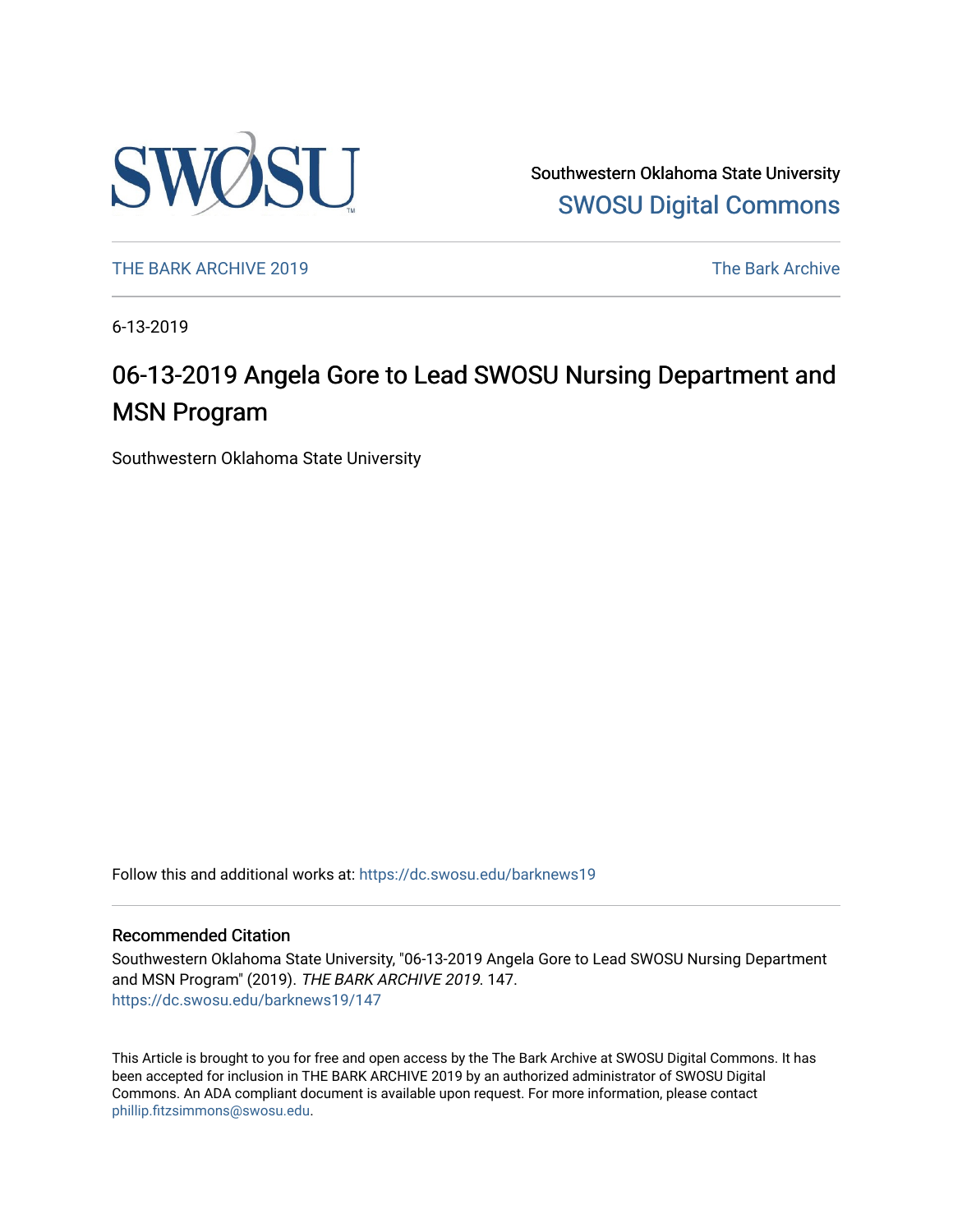

13 June, 2019

# **Angela Gore to Lead SWOSU Nursing Department and MSN Program**

Dr. Angela Gore has been named chair of the Department of Nursing and director of the Master of Science in Nursing (MSN) degree program at Southwestern Oklahoma State University in Weatherford.

Gore came to nursing as a second profession. She began her career as a middle school science teacher and after teaching for 11 years, she decided to return to school to become a nurse.

She received her Bachelor of Science in nursing degree from the University of Oklahoma Health Science Center in 2008 and worked in labor and delivery as a staff nurse and finally as a case manager in the home health business.

Gore then combined her love of teaching and nursing and began working at Canadian Valley Technology Center, teaching health careers students. She attained her Master of Science degree from the University of Oklahoma in 2013 and began teaching nursing students at SWOSU.

She taught Child Health Nursing and Family Health Nursing until the summer of 2017, when she left to complete her Doctorate of Nursing Practice (DNP) degree at the University of Oklahoma. She attained her DNP in May of 2018 and returned to the SWOSU Nursing Department.

As chair, Gore supervises one of the busiest departments at SWOSU with over 700 active students. As director of the MSN program, she manages one of SWOSU's newest degree programs. The MSN is a totally online graduate degree program offering tracks in administration and education.

The SWOSU Department of Nursing completed its 40th year of offering degrees in May of this year.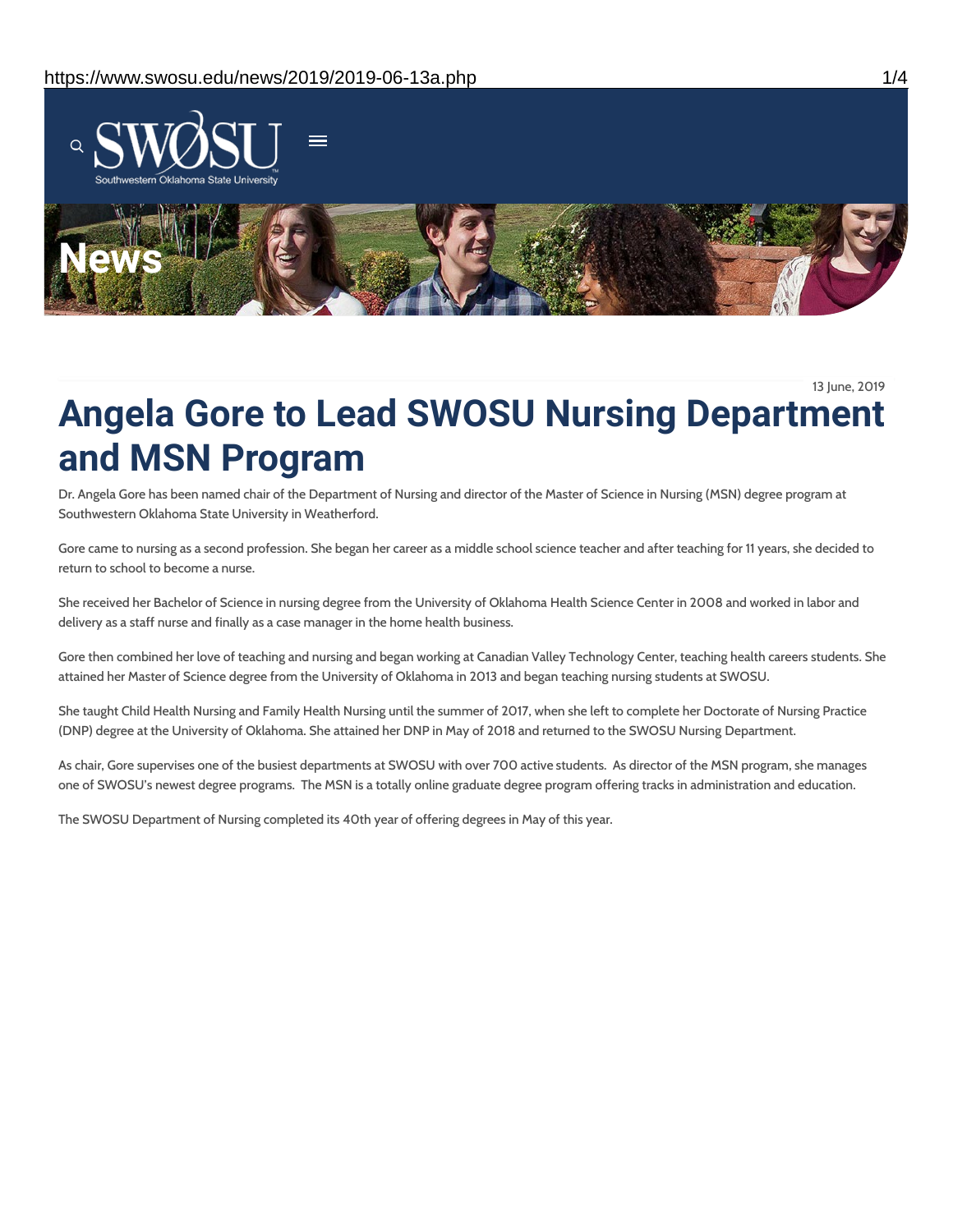| Administration<br>D<br>Alumni and Foundation<br>D<br>Community<br>D<br>Events<br>D | Academics | D |
|------------------------------------------------------------------------------------|-----------|---|
|                                                                                    |           |   |
|                                                                                    |           |   |
|                                                                                    |           |   |
|                                                                                    |           |   |
| <b>Faculty and Staff</b><br>D                                                      |           |   |
| Miscellaneous<br>D                                                                 |           |   |
| Sayre<br>D                                                                         |           |   |
| <b>Students</b><br>D                                                               |           |   |

## **Archive Links**  $2018$  $2019$ [2020](https://www.swosu.edu/news/2020/index.php)  $\bullet$ [Archive](https://dc.swosu.edu/bark/) **Archive Archive Archive Archive Archive** Archive Archive Archive Archive Archive Archive Archive Archive



### Weatherford Campus

100 Campus Drive Weatherford, OK 73096

### Sayre Campus

409 E Mississippi Ave Sayre, OK 73662

Connect to Us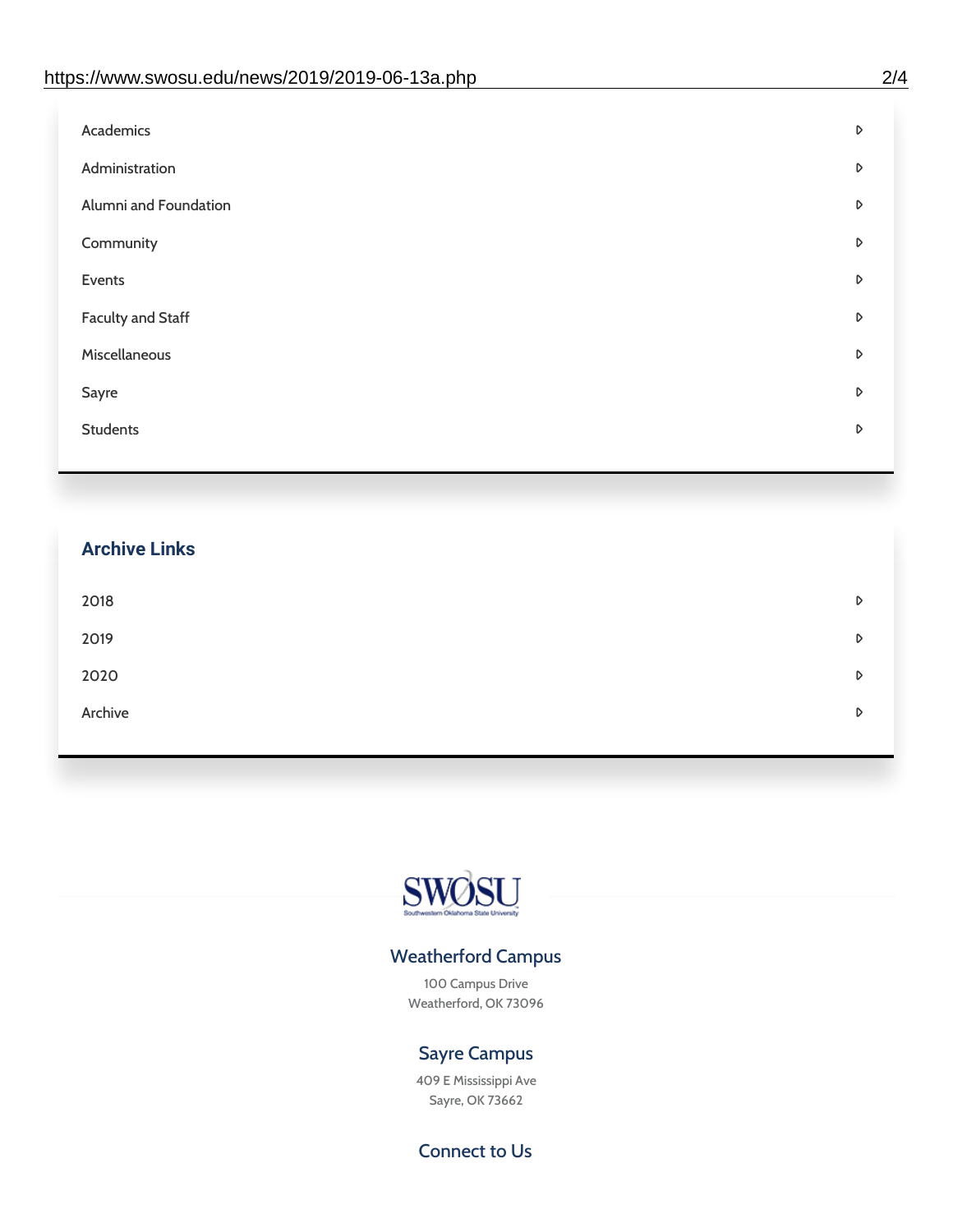千岁回调

Contact [Information](https://www.swosu.edu/about/contact.php) [University/Facility](https://www.swosu.edu/about/operating-hours.php) Hours [Campus](https://map.concept3d.com/?id=768#!ct/10964,10214,10213,10212,10205,10204,10203,10202,10136,10129,10128,0,31226,10130,10201,10641,0) Map

Give to [SWOSU](https://standingfirmly.com/donate)

Shop [SWOSU](https://shopswosu.merchorders.com/)



**[Directory](https://www.swosu.edu/directory/index.php)** 

[Calendar](https://eventpublisher.dudesolutions.com/swosu/)

[Apply](https://www.swosu.edu/admissions/apply-to-swosu.php)

[GoSWOSU](https://qlsso.quicklaunchsso.com/home/1267)

[Jobs@SWOSU](https://swosu.csod.com/ux/ats/careersite/1/home?c=swosu)



Current [Students](https://bulldog.swosu.edu/index.php)

[Faculty](https://bulldog.swosu.edu/faculty-staff/index.php) and Staff

**Enrollment Management** [580.774.3782](tel:5807743782)

> **PR/Marketing** [580.774.3063](tel:5807743063)

**Campus Police** [580.774.3111](tel:5807743111)